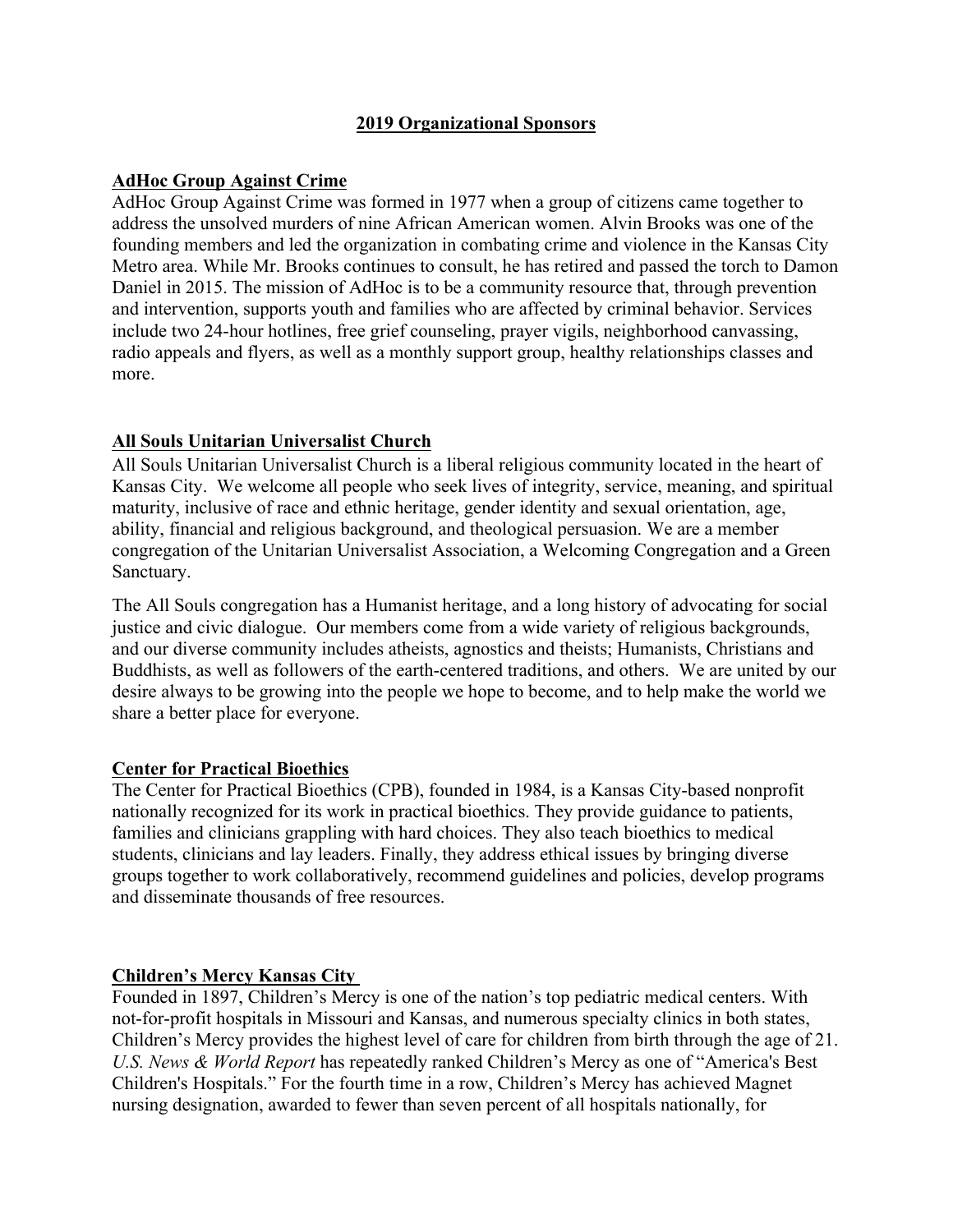excellence in quality care. Its faculty of more than 700 pediatric subspecialists and researchers across more than 40 subspecialties are actively involved in clinical care, pediatric research, and educating the next generation of pediatric subspecialists. Thanks to generous philanthropic and volunteer support, Children's Mercy provides medical care to every child who passes through its doors, regardless of a family's ability to pay. For more information about Children's Mercy and its research, visit childrensmercy.org

### **Colonial Church in Prairie Village, Board of Outreach**

Colonial Congregational Church was founded in 1948. Congregationalism came to America with the Pilgrims in 1620. Its church government, both spiritual and temporal, is not subject to any other religious or ecclesiastical body. Colonial Church's bylaws state that ours is a free, independent, and self-governing church. Simply put, we are a group of people gathering in Christ's name and adhering to the bonds of our Covenant.

Colonial Church in Prairie Village is a member congregation of the **United Church of Christ**, a denomination that has always valued education and embraced diversity. It was responsible for the founding of Yale, University of California, the Pacific School of Religion and many other colleges and universities. It also ordained the first woman in the United States to the Christian Ministry, the Rev. Antoinette Brown, in 1853.

### **Community Christian Church**

Community Christian Church celebrates 125 years of being a place for people of all ages, all abilities and all identities to know and be known as God's beloved. All are welcome here, and all means all; in today's church culture, we especially make clear our commitment to racial justice as well as our full embrace and inclusion of members of the LGBTQ+ community. Affiliated with the Christian Church (Disciples of Christ), we strive to live out our Disciples identity as a "movement for wholeness in a fragmented world." Community's diverse membership comes from two states, eight counties, twenty-three cities and sixty-two zip codes across the Metro. We are a group of people searching for a faith that makes sense in the 21st century and we are committed to our core values of worshiping joyfully, celebrating the arts and doing justice.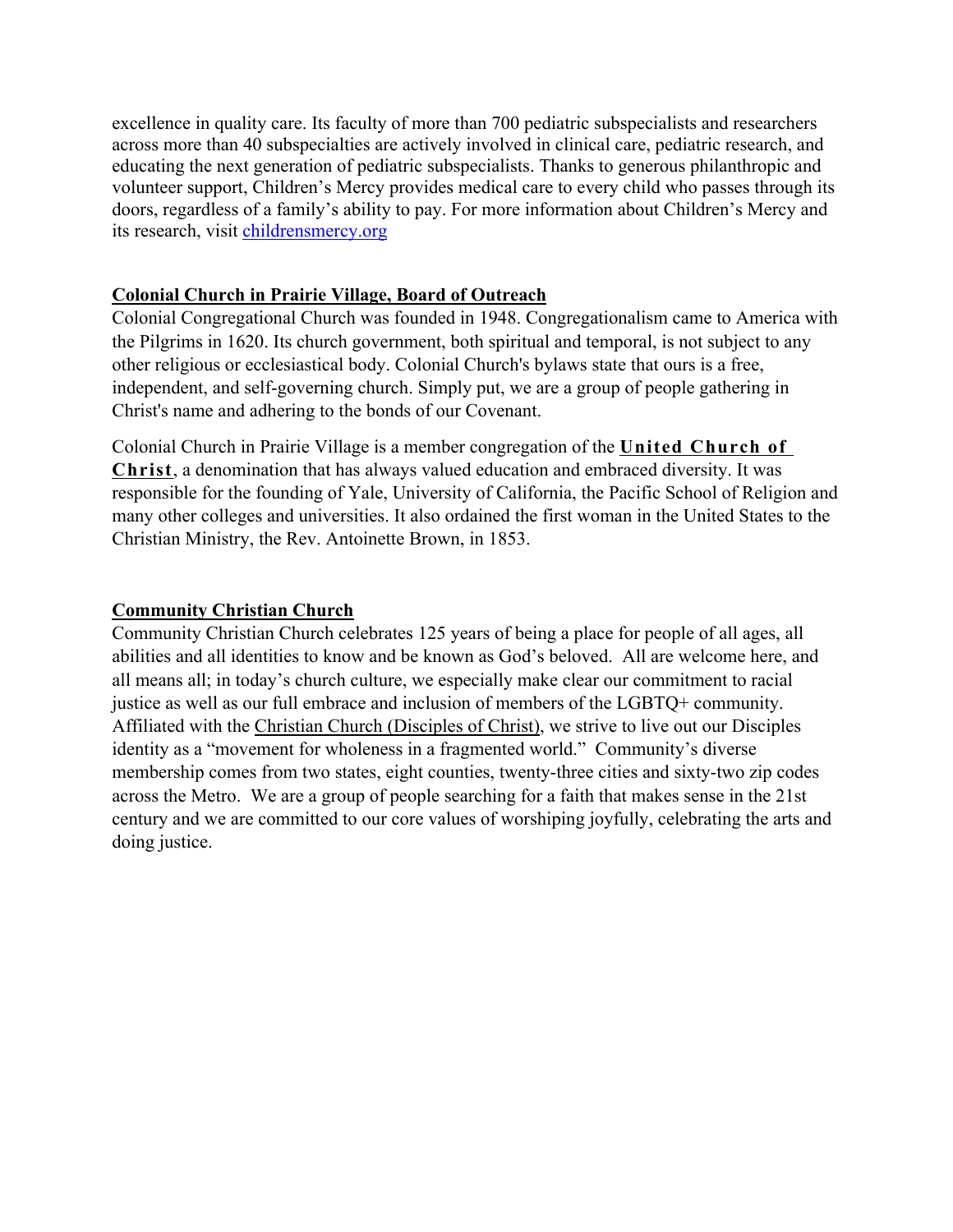# **Congregation Beth Torah**

We are a vibrant, modern, Reform Jewish congregation offering our diverse congregants multiple paths to experience Judaism, including energizing worship with creative, meaningful prayer and music; robust social justice programming; learning opportunities for all ages; and deep personal and community connections.

Rabbi Javier Cattapan is the spiritual leader of Beth Torah. Rabbi Monica Kleinman, our director of Lifelong Learning, oversees our nationally-accredited Weiner Religious School as well as adult education and social justice programming.

Many of our 400 congregant families have been with Beth Torah since we were founded in 1988. Some joined us only last year. We welcome all who are interested in an open, warm, inclusive Reform Jewish community to join us.

# **Grandparents Against Gun Violence**

Grandparents Against Gun Violence is a local 501c3 volunteer organization based in Kansas City, Mo., focusing on issues related to gun violence in both Kansas and Missouri. It represents more than 900 volunteers and supporters committed to reducing gun violence to keep all children safe at home, at school and in their communities.

The group is NOT against guns; and is FOR gun safety. In support of that commitment, our Lock It for Love program distributes free gunlocks to children's caregivers at community events throughout the region. GAGV leads the Heartland Coalition Against Gun Violence and its 30 plus member organizations in convening an annual Community Forum in October, as well as hosting events to commemorate the December 14 Sandy Hook tragedy and the National Wear Orange Day, June 2. For information, visit https://moksgagv.org/ or contact us at info@moksgagv.org

# **Greater Kansas City Interfaith Council**

The Greater Kansas City Interfaith Council (GKCIC)M is a non-profit 501c3 organization, which has a Board of Directors that strives for inclusiveness. The Council is comprised of Faith Directors, as well as At-Large Directors who belong to 22 distinct faith philosophies represented in the greater community, all of whom are passionate about multi-faith understanding. Working thorough Directors, Alternates, Advisors and Friends, the Council strives to provide engaging and educational programs about the many diverse faiths and traditions represented in Greater Kansas City by joining religion, spirit and community.

# **Health Forward Foundation**

In April 2003, HCA purchased Health Midwest, a nonprofit health care provider serving areas in Kansas and Missouri. The sale was the largest hospital transaction in Kansas City and one of the largest in the nation at that time.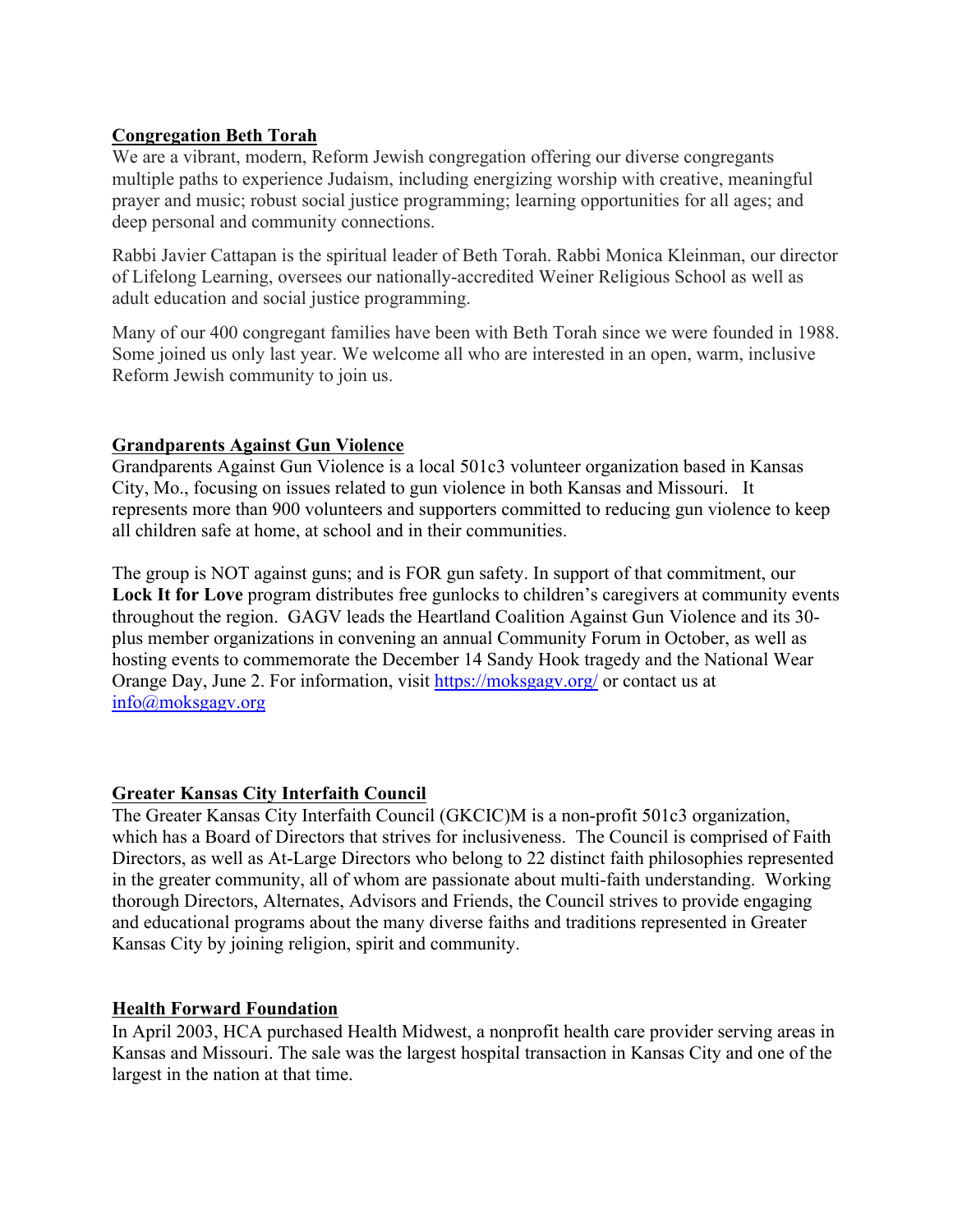With 80 percent of the proceeds — amounting to \$400.5 million — from the sale, then-Missouri Attorney General Jay Nixon established the Health Care Foundation of Greater Kansas City (HCF) and appointed the inaugural 25-member board of directors. We began grant making in 2005, and our continued focus on the areas of mental health, safety net, and healthy communities have helped tackle the pressing health issues facing those most in need in our communities. We award \$20 million annually to grantees and community partners in our sixcounty service area.

In November 2018, Health Care Foundation changed its name to Health Forward Foundation and updated the logo. The new name and logo reflect the dynamic momentum happening in our communities and keeps us focused on the vision we have for healthy people in healthy communities.

### **Holmeswood Baptist Church**

Welcome to Holmeswood. We intentionally see what God desires us to be at this place and time. We believe the Family of God is inclusive of everyone, and celebrate that God's community is made up of different types of people, with different perspectives, in different stages of life. God's love is working in and through each person and is to be shared inside and outside of the church walls. We embrace all of the questions concerning faith, recognizing that we do not have all the answers. Come and see.

#### **Indivisible Kansas City**

The mission of Indivisible Kansas City is to empower ordinary people to engage with their elected representatives. Our vision is that the Greater Kansas City area will be a model of civic engagement, demonstrating the power of progressive, grassroots activism to hold elected officials accountable. We believe an extreme and authoritarian agenda will take America backwards and must be opposed at the federal, state, and local level. We must model the values of inclusion, respect, and fairness through the actions of our group and our members. An informed and focused constituent message carries power, and functional democracy requires that constituents hold their elected officials accountable throughout their terms in office.

#### **Johnson County Mental Health Center/#zeroreasonswhy**

We serve Johnson County residents living with a mental illness, including adults with a serious mental illness, children with a serious emotional disturbance, as well as individuals with a cooccurring substance abuse disorder. Additionally, services are provided to those individuals who are experiencing acute psychological distress that may result in an intensive level of service, such as, hospitalization.

#zeroreasonswhy was formed in 2018 in six school districts in Johnson County, Kansas to launch a community mobilization campaign to prevent teen suicide. Focused on empowering community members to take action toward change, the campaign will organize, facilitate and support students, parents, educators, health providers, and other stakeholders in implementing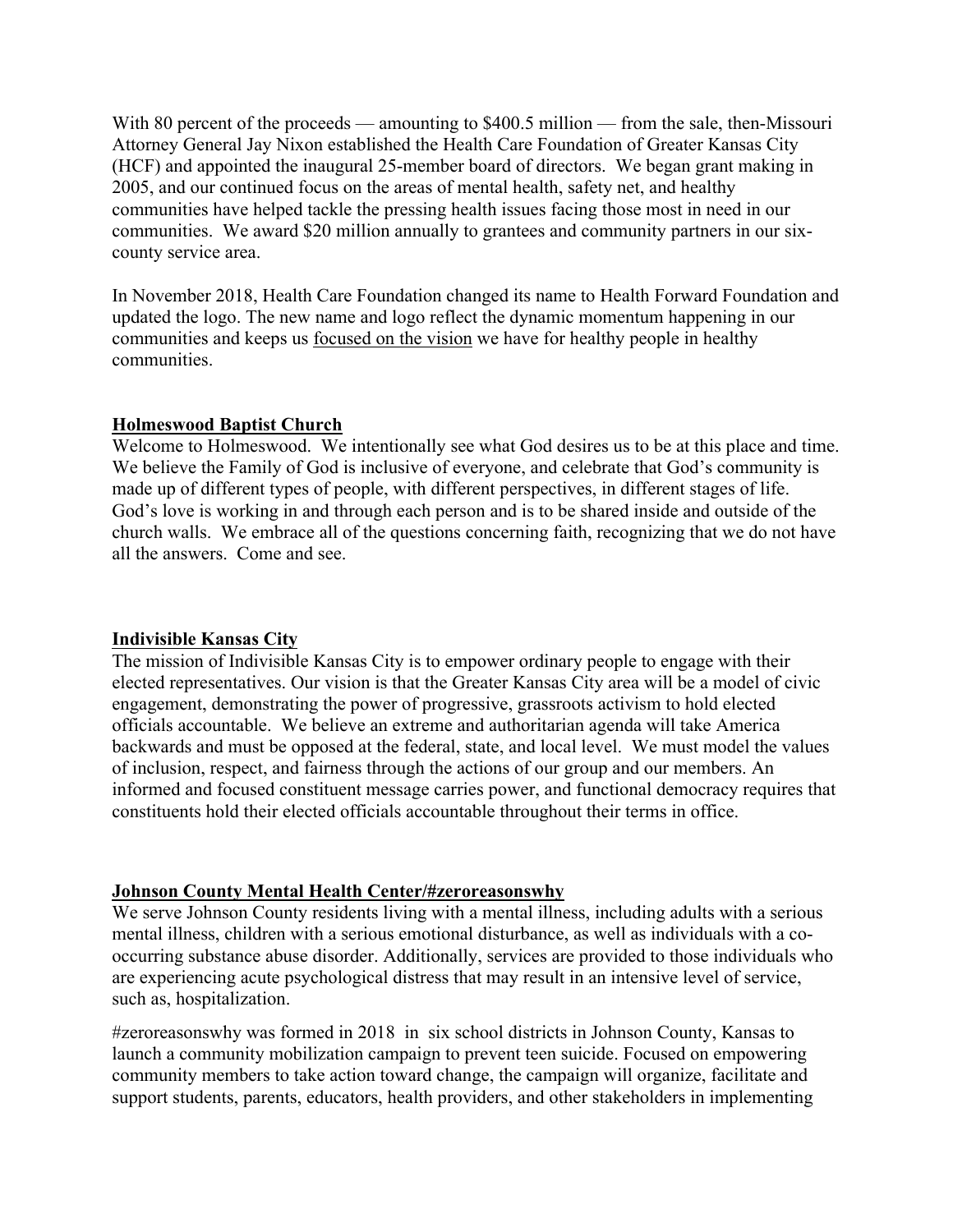action plans, programs, events, and outreach efforts – as there are zero reasons why we cannot come together to make a difference on this community issue.

### **Campaign Priorities are to:**

**REMOVE THE STIGMA:** Eliminate the stigma associated with suicide and open the dialogue for real change.

**BUILD COMMUNITY SUPPORT:** Bring the community closer to spur unconditional support without judgment.

**COMMIT TO EDUCATION:** Complete mental health education earlier and more thoroughly in school.

# **JoCo MoveOn**

Johnson County Move On does far more than protest. We work towards progressive policies at both the local and national levels. We support a living wage, universal healthcare, humane immigration policies, fair and accessible voting, sensible gun laws, fair and adequately funded education, and a clean, safe environment. We support and work for progressive candidates as individuals and communicate our dissatisfaction with less than progressive candidates. We also support other groups that work to make things better for regular people. Our educational efforts include having legislators speak at our meetings, holding forums and showing movies on various topics.

### **Kansas City Veterans for Peace**

Veterans For Peace is a global organization of military veterans whose collective efforts are to build a culture of peace. Veterans, family, and allies are invited to join us on the 1st floor of the Vietnam Veterans Hall for our monthly chapter meeting.

# **Kansas City Health Department**

From food safety to immunizations, violence prevention to economic mobility, the Kansas City, Missouri Health Department (KCHD) addresses core public health needs and the root causes of diseases to increase the health, wellbeing, and longevity of everyone in the region.

Nationally recognized and accredited, KCHD works to promote, preserve, and protect the health of Kansas City residents, visitors, and workers through a variety of leading programs and services.

# **League of Women Voters of Kansas City MO, Jackson, Clay and Platte Counties**

League of Women Voters is a non-partisan organization that promotes political responsibility through informed and active participation on selected government issues. The League never supports or opposes any party or candidate. Members of the League of Women Voters of Kansas City, Jackson, Clay and Platte Counties are also members of the Missouri League of Women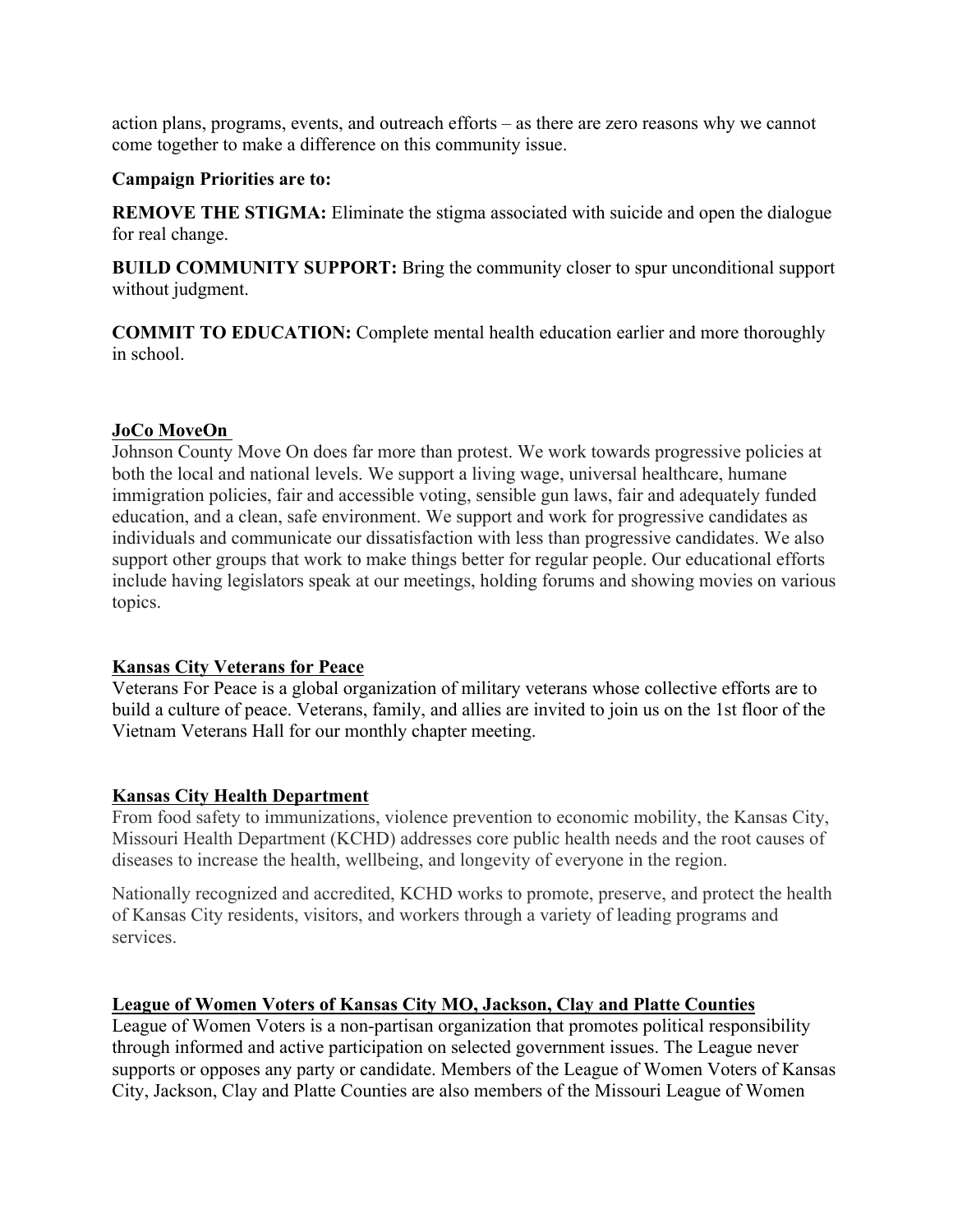Voters and the U. S. League of Women Voters. The League on the local, state, and national levels has been committed for 97 years to making democracy work through promotion and facilitation of voter registration; encouraging registered individuals to vote; opposing voter suppression; educating voters and the public at large about issues which LWV has studied through well-established processes, and more.

### **League of Women Voter Johnson County, Kansas**

The League of Women Voters is a community-based organization that has fought since 1920 to improve our government and engage all citizens in the decisions that impact our lives. The League is nonpartisan, which means it neither supports nor opposes candidates or parties. Formed from the movement that secured the right to vote for women, the League's central focus is to expand participation in democracy and give a voice to all Americans.

The League of Women Voters, a nonpartisan organization, promotes political responsibility through informed and active participation of citizens in government and takes action on selected governmental issues. The League does not support or oppose any candidate or political party.

### **MainStream Coalition**

The MainStream Coalition was founded to guard against the encroachment of religious doctrine into the public space. While our sphere of advocacy has grown, the founding principles still inform MainStream's work today. Among those are respect for the rights, beliefs, and freedoms of all individuals; recognition that the political process is critical in securing and defending those rights; and the assertion that compromise around common values builds a just society.

MainStream began as an organization dedicated to countering extremist voices in politics, and while we have expanded our scope beyond just church and state issues, we still stand as a counter to extremism. This is what MainStream stands for.

### **MOMS Demand Action**

MOMS Demand Action is a grassroots movement of Americans fighting for public safety measures that can protect people from gun violence. We pass stronger gun laws and work to close the loopholes that jeopardize the safety of our families. We also work in our own communities and with business leaders to encourage a culture of responsible gun ownership. We know that gun violence is preventable, and we're committed to doing what it takes to keep families safe.

### **National Council of Jewish Women**

For 125 years, NCJW has advanced social change through advocacy and community service using a Jewish lens to bring activists and volunteers together in communities across the country and across generations. The Kansas City section is involved in a variety of programming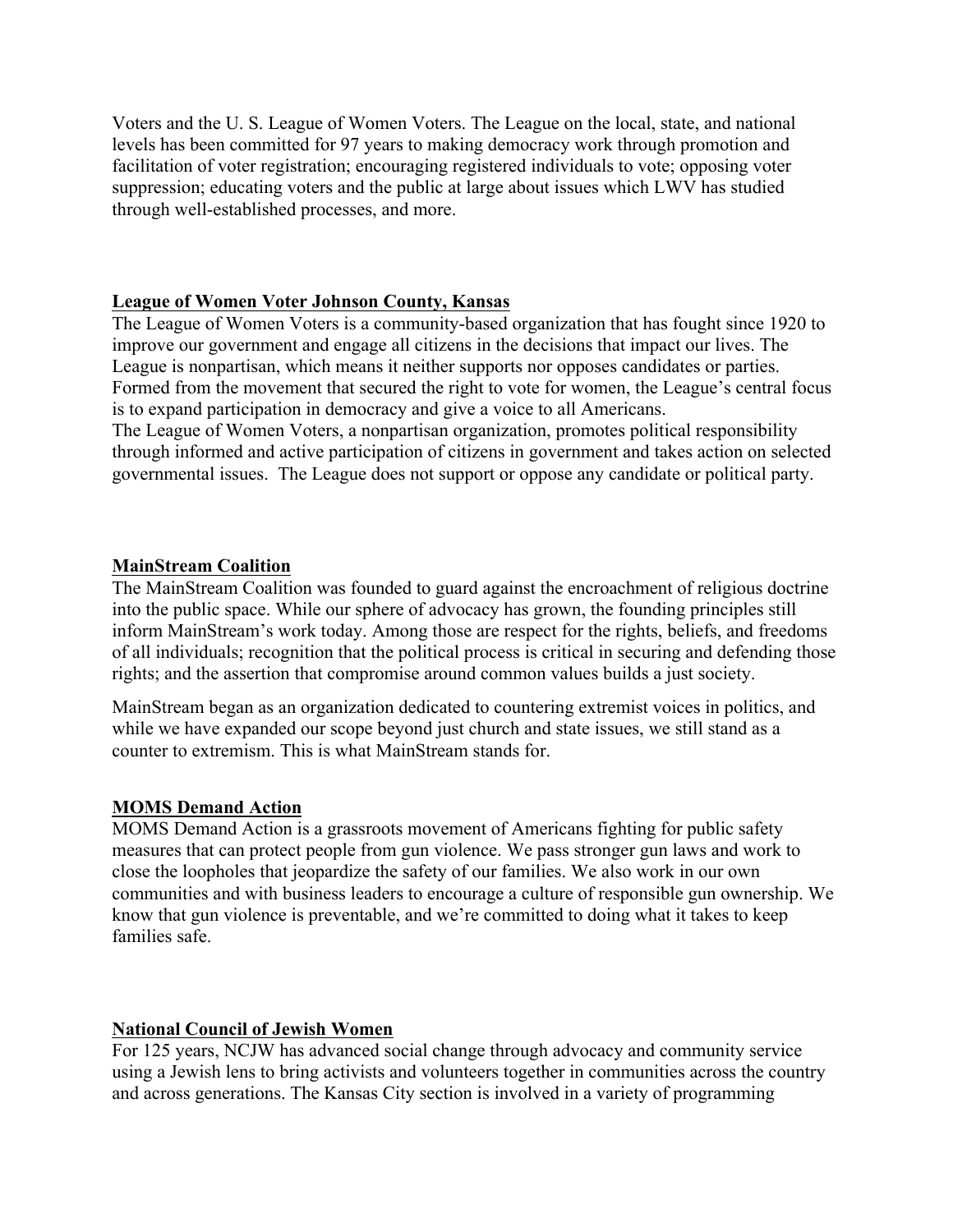including the Back to School Store, Baskets for Babies, Mitzvah In a Minute, Mother's Day Store, Snackback Program, Suitcase to Start, and We Care for Eye Care.

#### **New Reform Temple**

The New Reform Temple is a dynamic congregation that embraces a progressive and inclusive vision of Reform Judaism. While remaining deeply connected to our roots, we create opportunities for spiritual enrichment, continuing Jewish education and community engagement. We thrive on thoughtful respect for diversity of expression.

You'll find us at the corner of Gregory and Main in Kansas City, Missouri, where our sanctuary, our office and our education and social facilities are all concentrated in a historic landmark. That makes us the only Jewish Reform congregation that offers all of its activities and services in the midtown area of Kansas City. Our congregation counts over 200 families who are dedicated to create an intimate community where everybody feels at home.

### **PeaceWorks Kansas City**

Peace Works has a 35+ year history of working to abolish nuclear weapons and to reorder our country's priorities away from funding the military industrial complex. We also rally against weaponized drones, the death penalty, and gun violence. Our vision is "A healthy world of justice and peace without war and its weapons." Our mission is "To embody and empower out core truth – peace works!"

### **Saint Andrew Christian Church**

Saint Andrew has been an inclusive, open and affirming community since its first gathering in 1990. We adopted this statement and became an "official" Open and Affirming Congregation early in our journey. The mission of the Open & Affirming Ministry Program is to build a Christian Church (Disciples of Christ) that welcomes persons of all gender expressions and sexual orientations to the table of Christ's communion and to the full life and leadership of the Christian Church.

### **Stand Up Blue Valley**

In 2015, based on our desire to protect our public schools, property values and local economy, Stand Up Blue Valley was born. Our group immediately set about the work of defending our public schools, the foundation of this thriving community. Over time, we were joined by hundreds of other Blue Valley patrons who value our schools - parents, business owners, and elders in our community – all of whom want to elect officials who will support public education and protect our quality of life.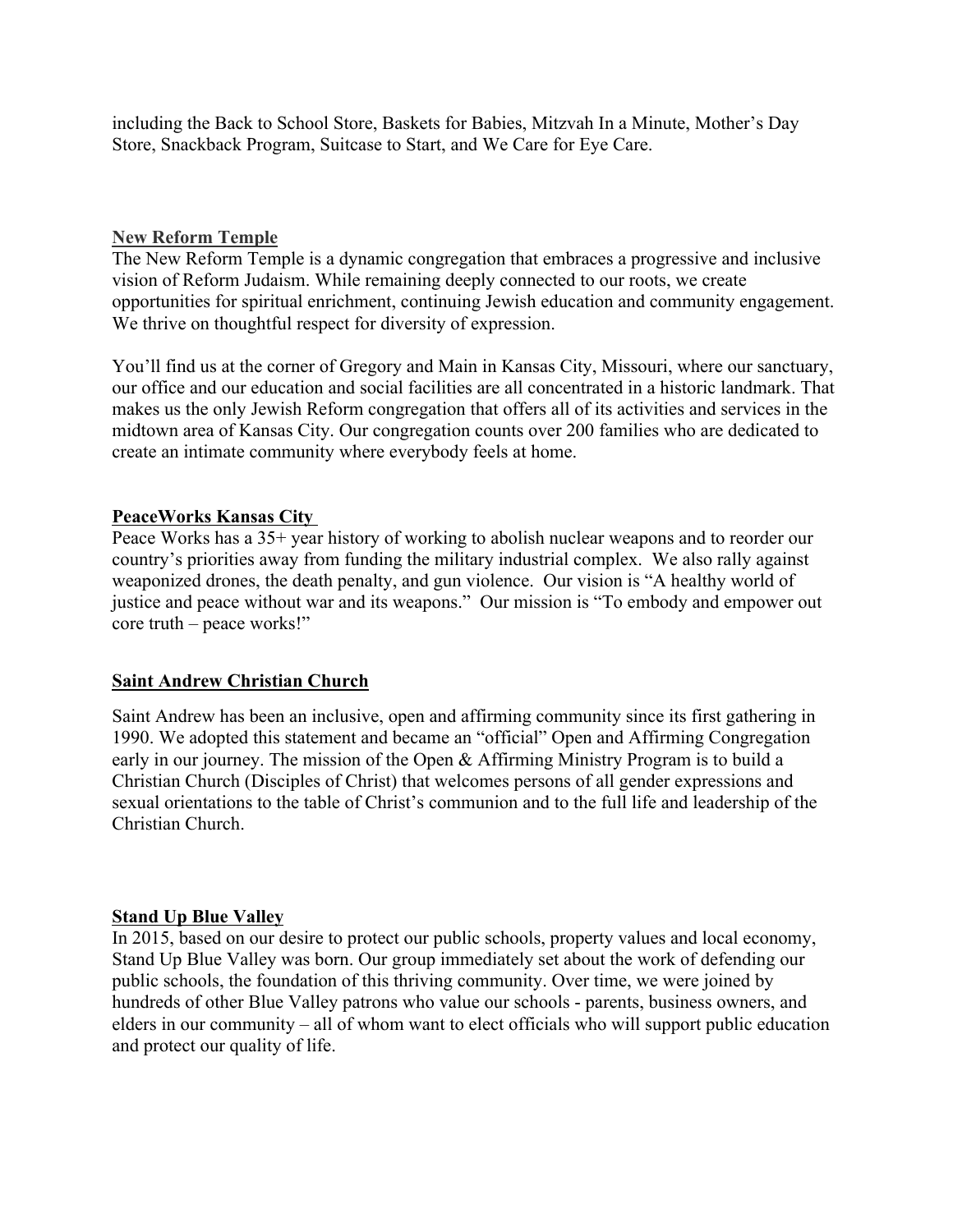# **Village Presbyterian Church, Social Witness and Advocacy Task Force**

Led by Christian beliefs, our Presbyterian heritage and a collective desire to make the world more reflective of God's peace and justice, the Social Witness and Advocacy Task Force at Village Presbyterian Church seeks to identify priority areas for advocacy, and responds through bold and faithful education and action in our church, denomination, city, state and nation. In all endeavors, we aim to live toward God's promised day.

# **Village Shalom**

Our mission is to nurture the physical, emotional, social and spiritual well-being of every individual whom we are privileged to serve, inspired by our heritage as a Jewish-sponsored continuing-care retirement community. Our vision is to enable senior adults to flourish in a safe, caring, compassionate community.

Honor, Provide, Respect, Foster, Uphold and Pursue. These values are our promise to our residents, families, staff and the entire Kansas City community.

### **Women For Kansas**

The mission of Women for Kansas is to recruit, motivate, and educate women who will actively participate in the process of electing moderates to public office who will advocate for moderate policies.

Our goal is to form chapters of two or more within individual communities and/or geographical areas, bringing like-minded women together to discuss, advocate and get involved in local and state issues of importance and to promote the mission and statewide goals of Women for Kansas. We are looking to recruit like-minded women to become involved in the political process via W4K membership so women across the state become a significant body of influence that can help return the state to sanity.

# **Women's Voices Raised for Social Justice**

Women's Voice was formally organized in May 2005, when 25 St. Louis-area women gathered at the University City Library to discuss their concerns about social justice issues. Within six months more than 150 women had added their names to the mailing list (their current membership is 468). Progressive women of all ages and backgrounds are welcome to join the organization. Women's Voices achieves their mission through education and advocacy.